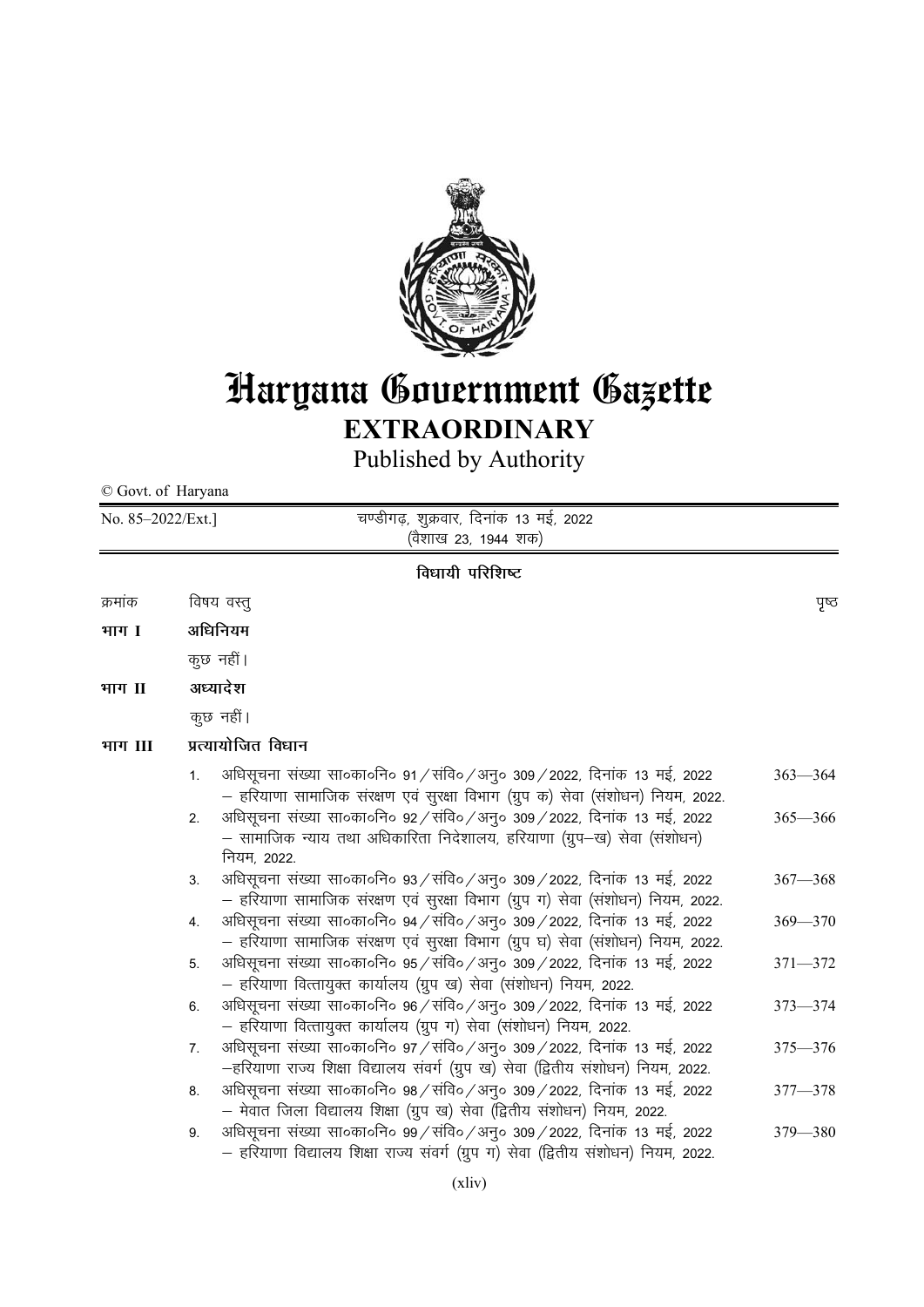- 10. अधिसूचना संख्या सा०का०नि० 100 / संवि० / अनु० 309 / 2022, दिनांक 13 मई, 2022  $381-382$ - मेवात जिला विद्यालय शिक्षा (ग्रुप ग) सेवा (द्वितीय संशोधन) नियम, 2022.
- 11. अधिसूचना संख्या सा०का०नि० 101 / संवि० / अनु० 309 / 2022, दिनांक 13 मई, 2022 383—384 - हरियाणा प्राथमिक विद्यालय शिक्षा (ग्रुप ग) जिला संवर्ग सेवा (संशोधन) नियम, 2022.
- 12. अधिसूचना संख्या सा०का०नि० 102 /संवि० / अनू० 309 / 2022, दिनांक 13 मई, 2022  $385-386$ - हरियाणा शिक्षा विभाग, उप कार्यालय, लिपिक वर्गीय (ग्रुप-ग) सेवा (संशोधन) नियम, 2022.
- 13. अधिसूचना संख्या सा०का०नि० 103 / संवि० / अनु० 309 / 2022, दिनांक 13 मई, 2022  $387-388$ — हरियाणा राज्य सैकेण्डरी शिक्षा विभाग (ग्रुप घ) सेवा (संशोधन) नियम, 2022.

# भाग IV शुद्धि-पर्ची, पुनः प्रकाशन तथा प्रतिस्थापन

कुछ नहीं।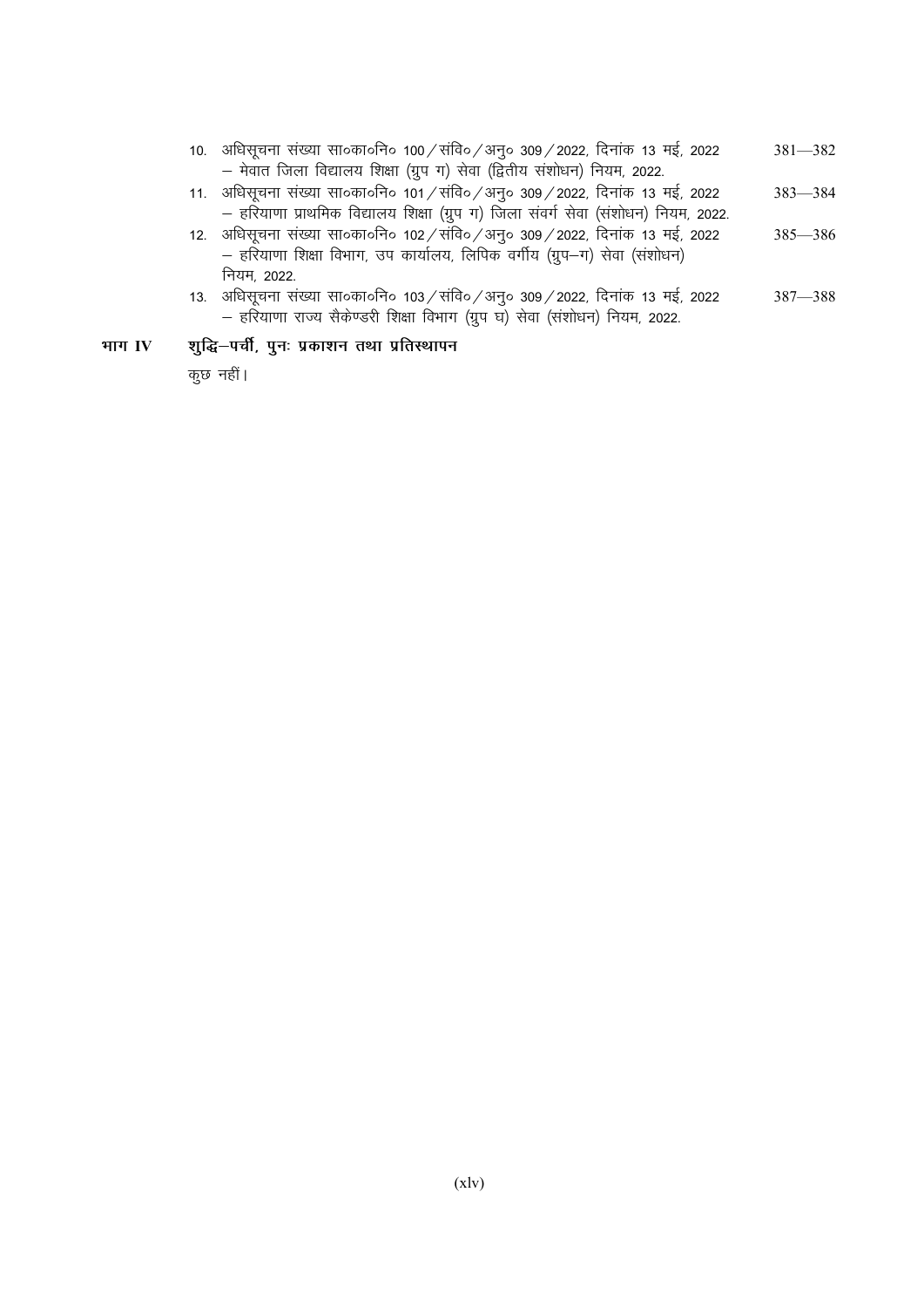# $ATT-III$

#### हरियाणा सरकार

सामाजिक न्याय तथा अधिकारिता विभाग

# अधिसूचना

दिनांक 13 मई, 2022

**संख्या सा०का०नि० 91 ⁄ संवि० ⁄ अनु० 309 ⁄ 2022.–** भारत के संविधान के अनुच्छेद 309 के परन्तुक द्वारा प्रदत्त्त शक्तियों का प्रयोग करते हुए, हरियाणा के राज्यपाल, इसके द्वारा, हरियाणा सामाजिक संरक्षण एवं सुरक्षा विभाग (ग्रुप क) सेवा नियम, 1998, को आगे संशोधित करने के लिए निम्नलिखित नियम बनाते हैं, अर्थात्≔

1. ये नियम हरियाणा सामाजिक संरक्षण एवं सुरक्षा विभाग (ग्रुप क) सेवा (संशोधन) नियम, 2022, कहे जा सकते हैं।

2. हरियाणा सामाजिक संरक्षण एवं सुरक्षा विभाग (ग्रुप क) सेवा नियम, 1998 में, नियम 5 में, ''इक्कीस वर्ष'' तथा  $\dot{a}$ 'पैंतीस वर्ष'' शब्दों के स्थान पर, क्रमशः ''अँठारह वर्ष'' तथा ''बयालीस वर्ष'' शब्द प्रतिस्थापित किये जाएंगे।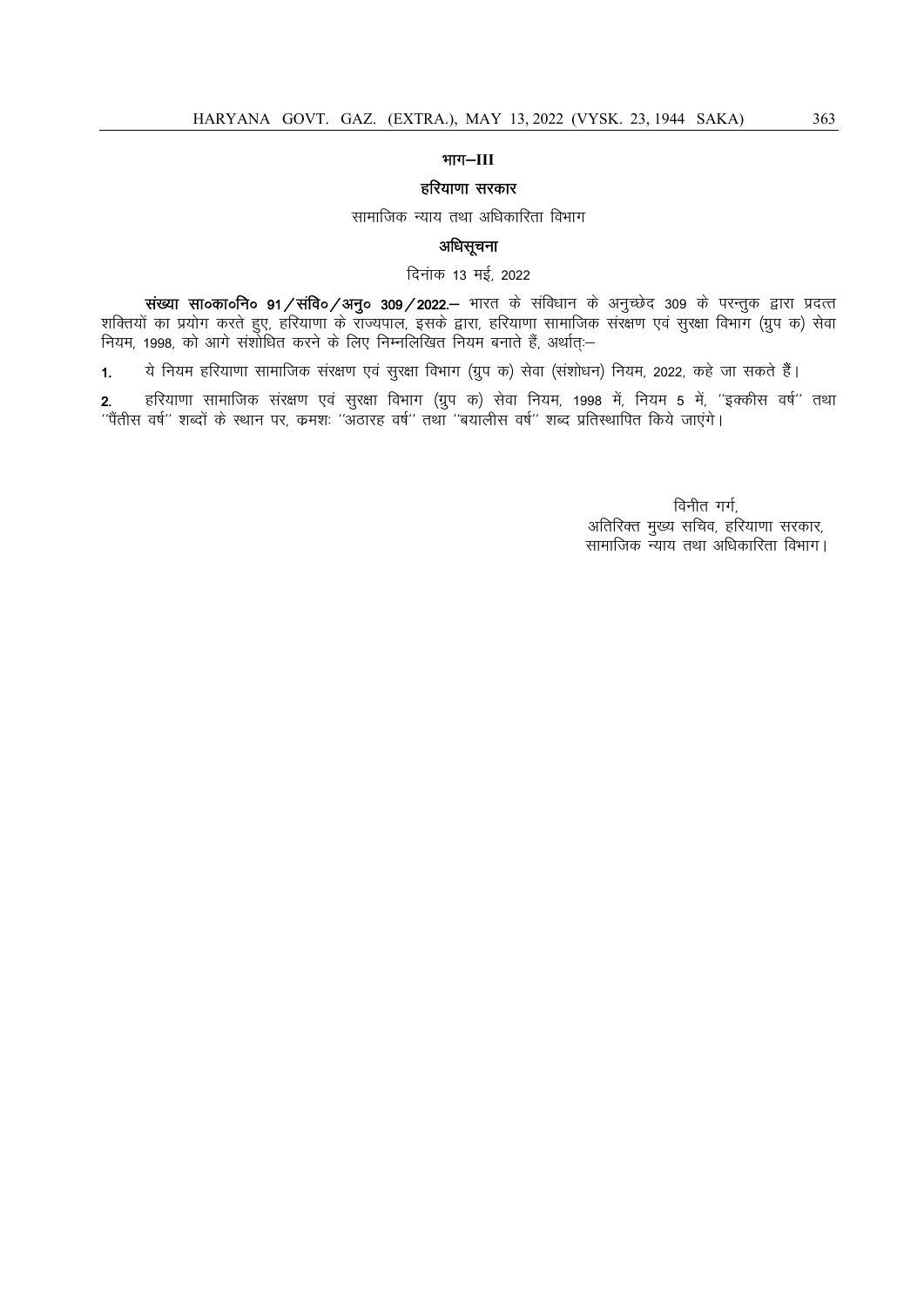#### SOCIAL JUSTICE AND EMPOWERMENT DEPARTMENT

#### **Notification**

#### The 13th May, 2022

**No. G.S.R. 91/Const./Art. 309/2022.—** In exercise of the powers conferred under the proviso to article 309 of the Constitution of India, the Governor of Haryana hereby makes the following rules further to amend the Haryana Social Defence and Security Department (Group 'A') State Service Rules, 1998, namely:-

**1.** These rules may be called the Haryana Social Defence and Security Department (Group 'A') State Service (Amendment) Rules, 2022.

**2.** In the Haryana Social Defence and Security Department (Group 'A') State Service Rules, 1998, in rule 5, for the words and sign "thirty two" and "forty-five", the words and sign "eighteen" and "forty-two" shall respectively be substituted.

> VINEET GARG, Additional Chief Secretary to Government, Haryana, Social Justice and Empowerment Department.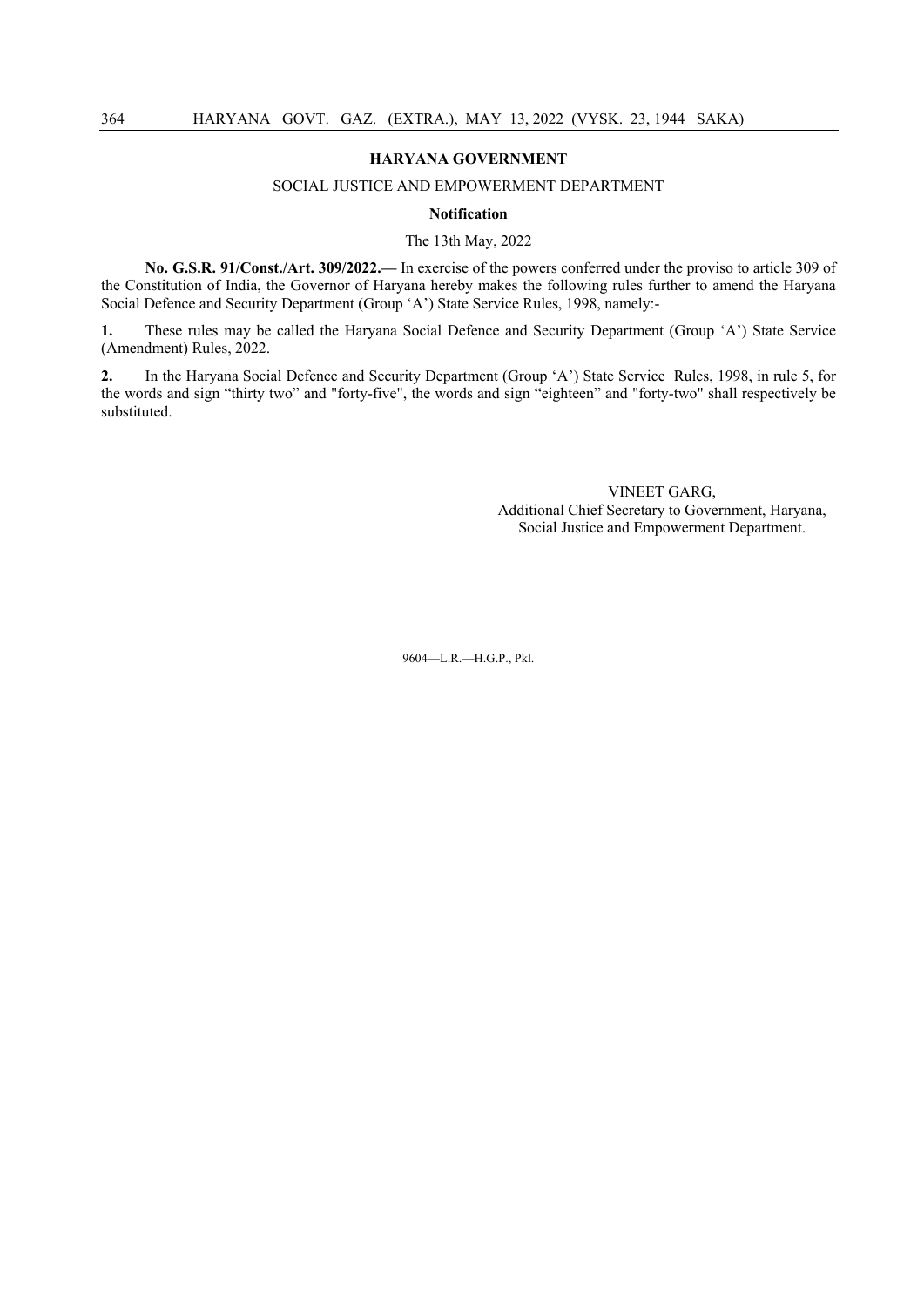## हरियाणा सरकार

## सामाजिक न्याय तथा अधिकारिता विभाग

# अधिसूचना

दिनांक 13 मई, 2022

संख्या सा०का०नि० 92/संवि०/अनु० 309/2022.– भारत के संविधान के अनुच्छेद 309 के परन्तुक द्वारा प्रदत्त शक्तियों का प्रयोग करते हुए, हरियाणा के राज्यपाल, इसके द्वारा, सामाजिक न्याय तथा अधिकारिता निदेशालय, हरियाणा (ग्रुप–ख) सेवा नियम, 2000, को आगे संशोधित करने के लिए निम्नलिखित नियम बनाते हैं, अर्थात्:–

1. ये नियम सामाजिक न्याय तथा अधिकारिता निदेशालय, हरियाणा (ग्रुप-ख) सेवा (संशोधन) नियम, 2022, कहे जा सकते हैं।

2. सामाजिक न्याय तथा अधिकारिता निदेशालय, हरियाणा (ग्रुप-ख) सेवा नियम, 2000 में, नियम 5 में, ''इक्कीस वर्ष'' तथा ^^pkyhl o"kZ^^ 'kCnkas ds LFkku ij] dze'k% ^^vBkjg o"kZ^^ rFkk ^^c;kyhl o"kZ^^ 'kCn izfrLFkkfir fd;s tk,axsA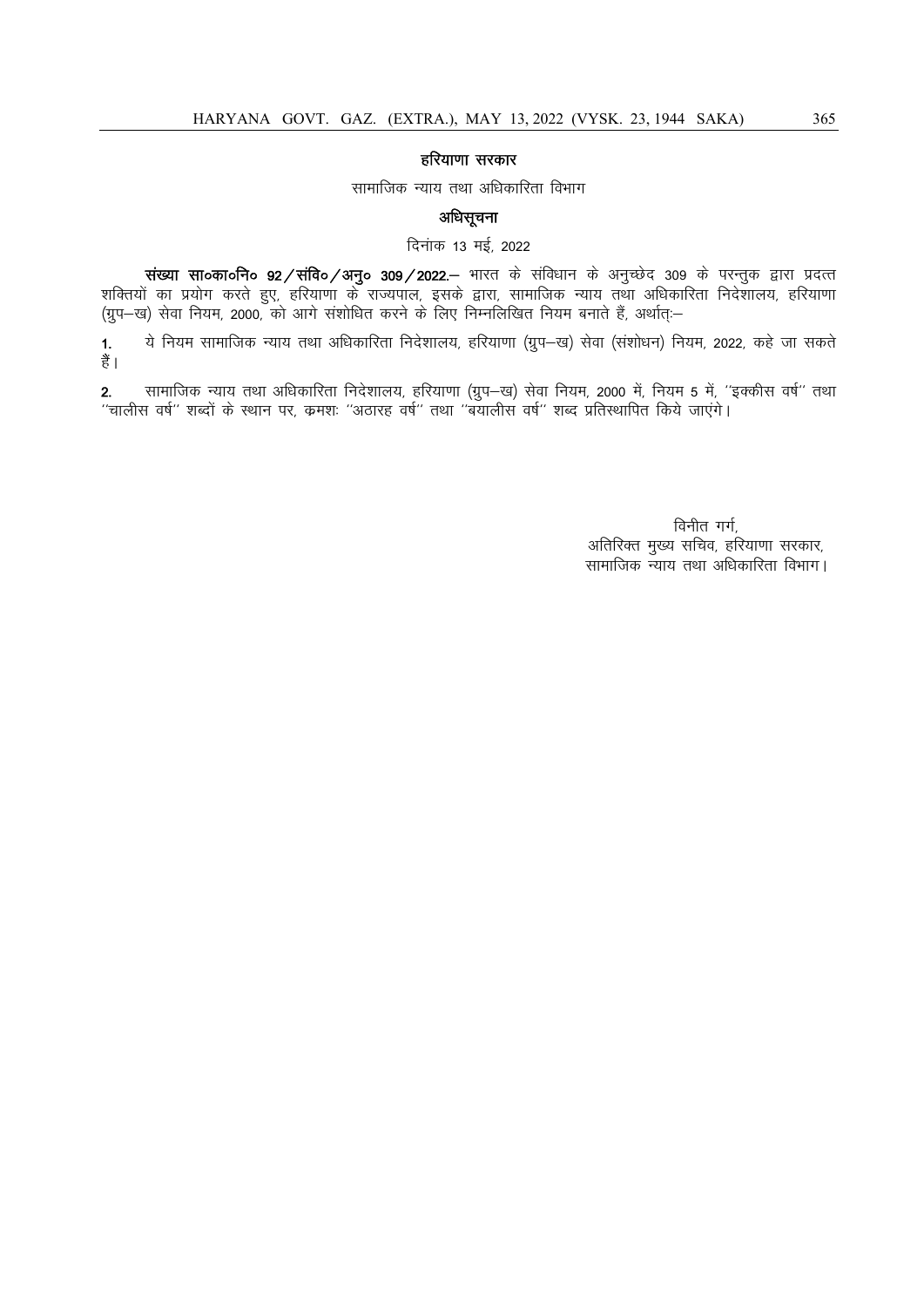#### SOCIAL JUSTICE AND EMPOWERMENT DEPARTMENT

#### **Notification**

#### The 13th May, 2022

**No. G.S.R. 92/Const./Art. 309/2022.—** In exercise of the powers conferred under the proviso to article 309 of the Constitution of India, the Governor of Haryana hereby makes the following rules further to amend the Directorate of Social Justice and Empowerment, Haryana (Group-B) Service Rules, 2000, namely:-

**1.** These rules may be called the Directorate of Social Justice and Empowerment, Haryana (Group-B) Service (Amendment) Rules, 2022.

**2.** In the Directorate of Social Justice and Empowerment, Haryana (Group-B) Service Rules, 2000, in rule 5, for the words and sign "twenty-one" and "forty", the words and sign "eighteen" and "forty-two" shall respectively be substituted.

> VINEET GARG, Additional Chief Secretary to Government, Haryana, Social Justice and Empowerment Department.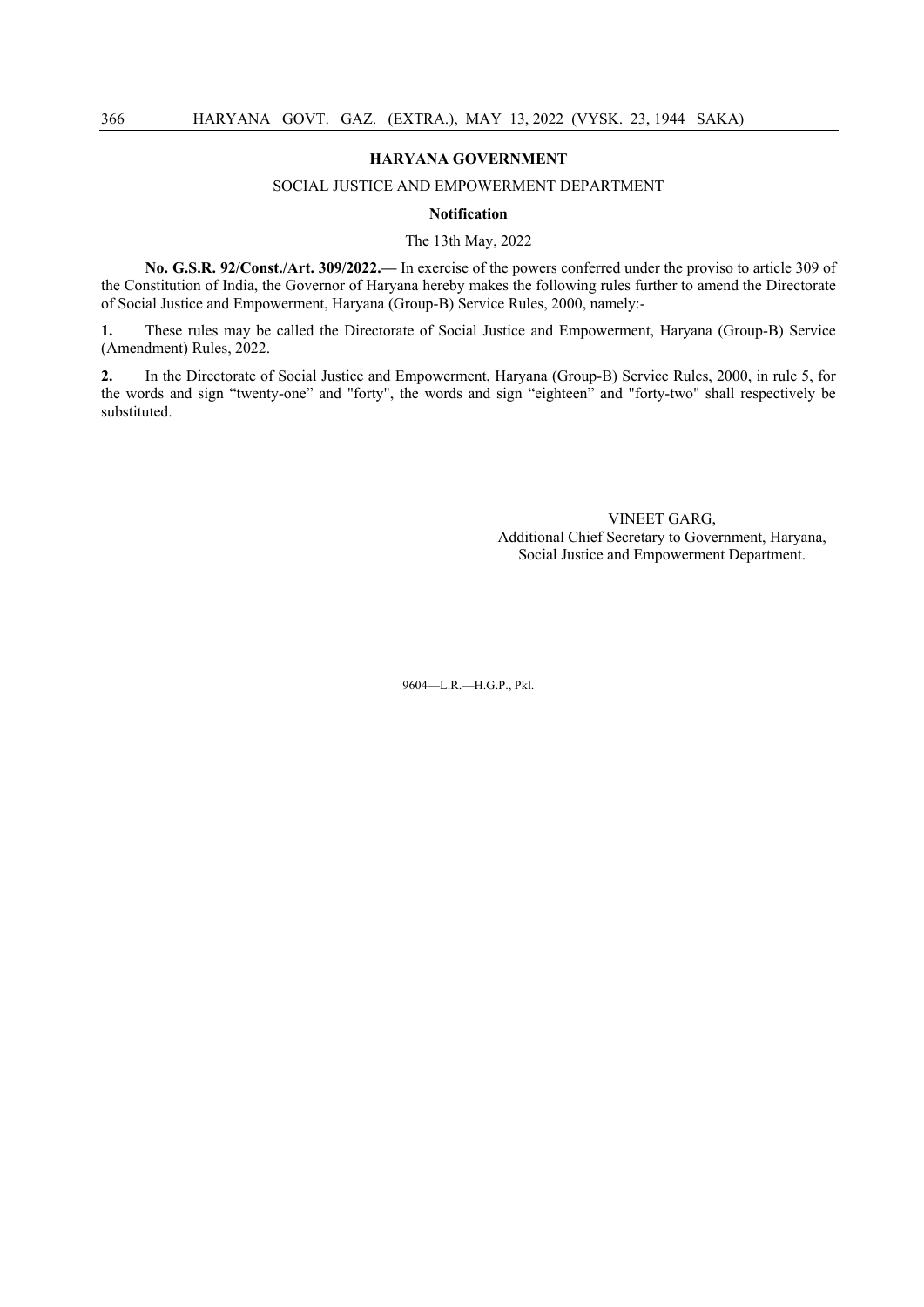# हरियाणा सरकार

सामाजिक न्याय तथा अधिकारिता विभाग

# अधिसूचना

दिनांक 13 मई, 2022

संख्या सा०का०नि० 93/संवि०/अनु० 309/2022.– भारत के संविधान के अनुच्छेद 309 के परन्तुक द्वारा प्रदत्त शक्तियों का प्रयोग करते हुए, हरियाणा के राज्यपाल, इसके द्वारा, हरियाणा सामाजिक संरक्षण एवं सुरक्षा विभाग (ग्रुप ग) सेवा नियम, 1998, को आगे संशोधित करने के लिए निम्नलिखित नियम बनाते हैं, अर्थात्:—

1. ये नियम हरियाणा सामाजिक संरक्षण एवं सुरक्षा विभाग (ग्रुप ग) सेवा (संशोधन) नियम, 2022, कहे जा सकते हैं।

2. हरियाणा सामाजिक संरक्षण एवं सुरक्षा विभाग (ग्रुप ग) सेवा नियम, 1998 में, नियम 5 में, "17" तथा "35" अंकों के रथान पर, क्रमशः "अठारह" तथा "बयालीस" शब्द प्रतिस्थापित किये जाएंगे।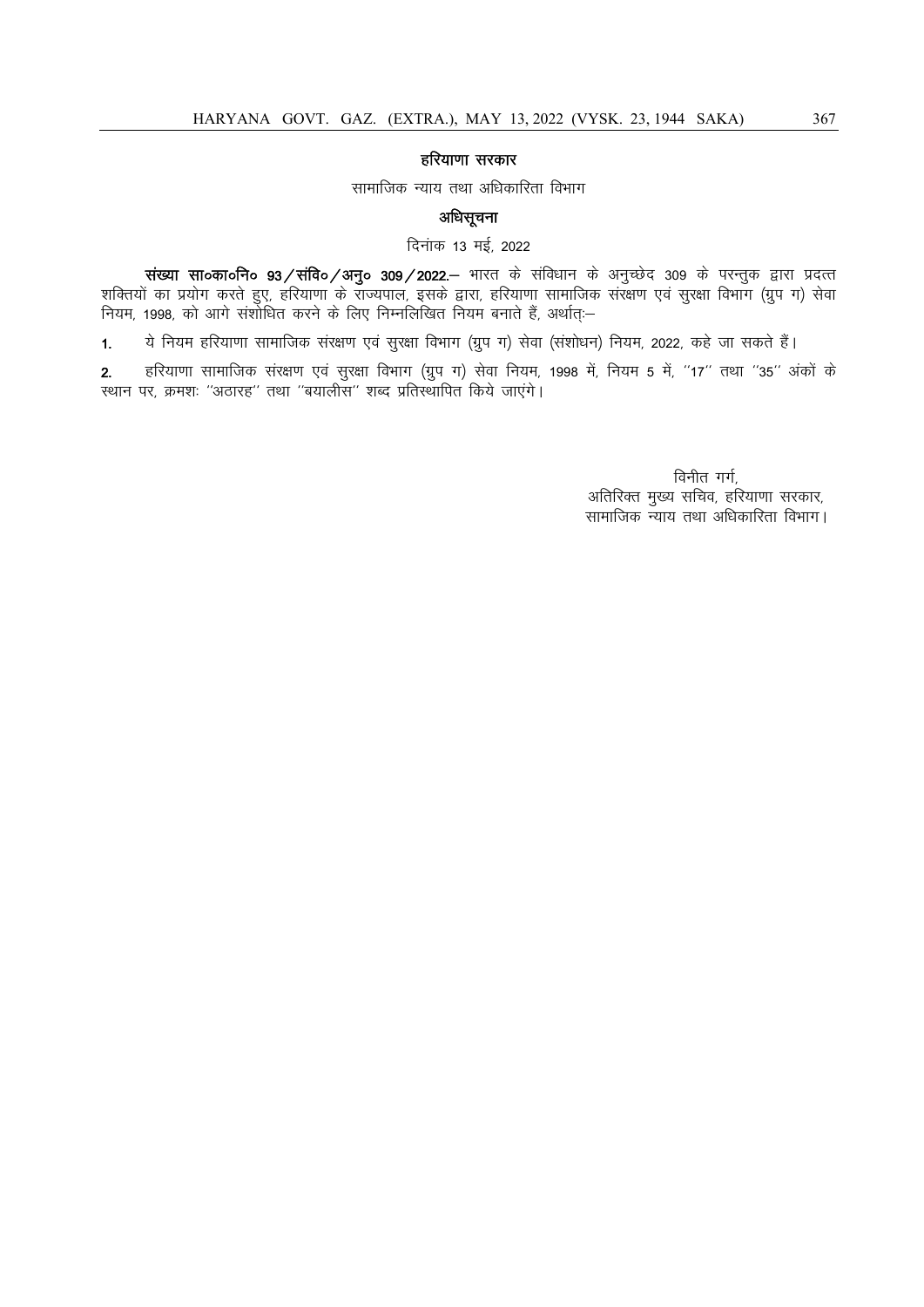#### SOCIAL JUSTICE AND EMPOWERMENT DEPARTMENT

#### **Notification**

#### The 13th May, 2022

**No. G.S.R. 93/Const./Art. 309/2022.—** In exercise of the powers conferred under the proviso to article 309 of the Constitution of India, the Governor of Haryana hereby makes the following rules further to amend the Haryana Social Defence and Security Department (Group C) Service Rules, 1998, namely:-

**1.** These rules may be called the Haryana Social Defence and Security Department (Group C) Service (Amendment) Rules, 2022.

**2.** In the Haryana Social Defence and Security Department (Group 'C' ) Service Rules, 1998, in rule 5, for the words and sign "seventeen" and "thirty-five", the words and sign "eighteen" and "forty-two" shall respectively be substituted.

> VINEET GARG, Additional Chief Secretary to Government, Haryana, Social Justice and Empowerment Department.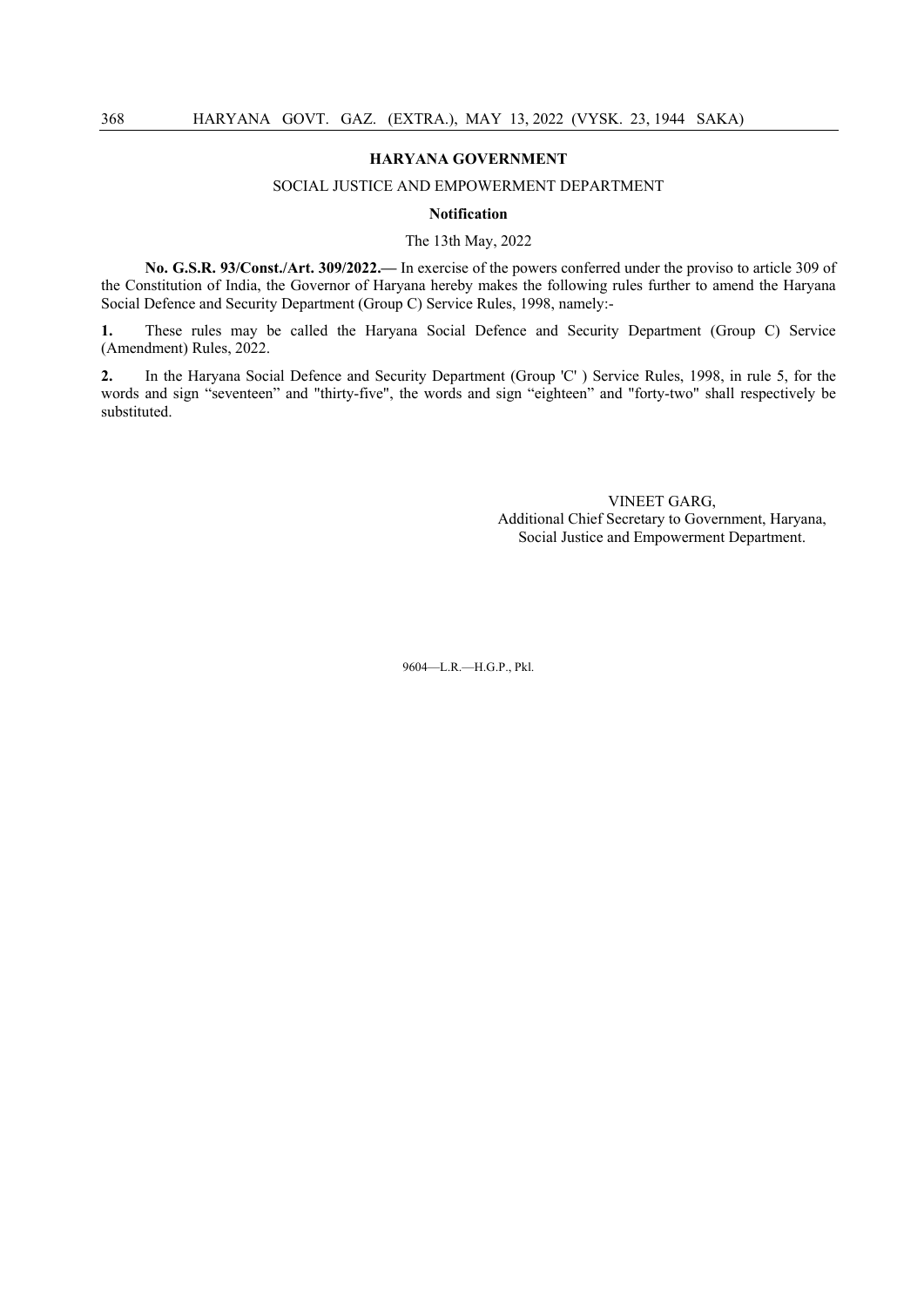# हरियाणा सरकार

सामाजिक न्याय तथा अधिकारिता विभाग

# अधिसूचना

दिनाक 13 मई, 2022

संख्या सा०का०नि० 94/संवि०/अनु० 309/2022.– भारत के संविधान के अनुच्छेद 309 के परन्तुक द्वारा प्रदत्त शक्तियों का प्रयोग करते हुए, हरियाणा के राज्यपाल, इसके द्वारा, हरियाणा सामाजिक संरक्षण एवं सुरक्षा विभाग (ग्रुप घ) सेवा नियम, 1998, को आगे संशोधित करने के लिए निम्नलिखित नियम बनाते है, अर्थात:-

1. ये नियम हरियाणा सामाजिक संरक्षण एवं सुरक्षा विभाग (ग्रुप घ) सेवा (संशोधन) नियम, 2022 कहे जा सकते हैं।

2. हरियाणा सामाजिक संरक्षण एवं सुरक्षा विभाग (ग्रुप घ) सेवा नियम, 1998 में, नियम 5 के स्थान पर, निम्नलिखित नियम प्रतिस्थापित किया जाएगा, अर्थात्ः-

"5 आयुः— सेवा में सीधी भर्ती के लिए आयु ऐसी होगी, जो हरियाणा ग्रुप घ कर्मचारी (भर्ती तथा सेवा की शर्तें) अधिनियम, 2018 (2018 का 5) की धारा 6 में यथा विनिर्दिष्ट है।"।